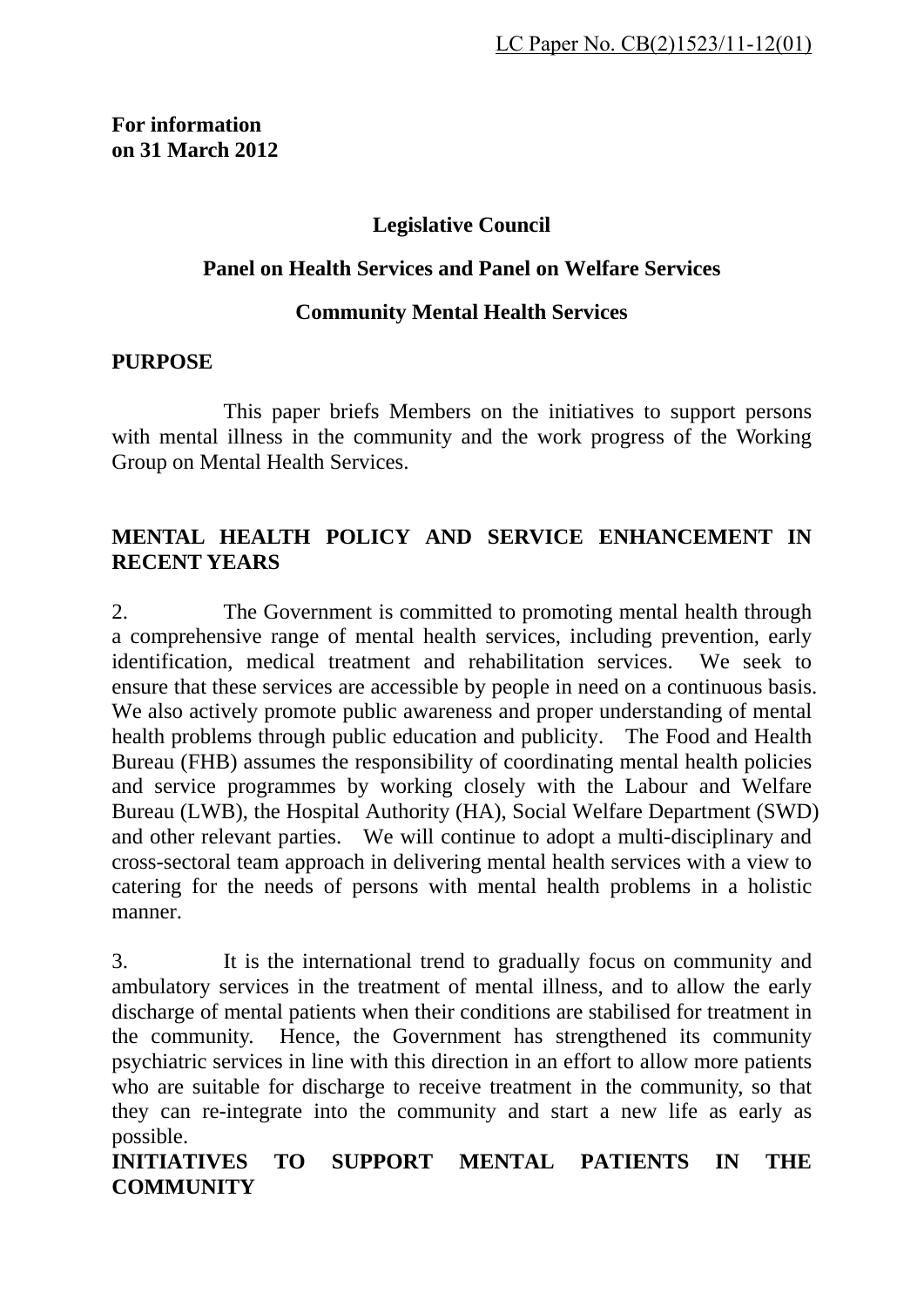4. At present, over 180 000 persons with mental health problems are receiving treatment and support through the hospitals, psychiatric specialist outpatient clinics (SOPCs) and community services of HA. On the welfare side, SWD monitors closely the operation of and demand for the social rehabilitation services for persons with mental health problems and their family members / carers to ensure that the services would keep pace with the changing circumstances.

5. In the past five years, the Government has increased funding allocation for mental health services by about 30%, from 3.39 billion in 2007-08 to \$4.52 billion in 2011-12. Out of these expenditures, total Government expenditure on the provision of psychiatric community services has increased from \$160 million in 2007-08 to \$410 million in 2011-12, representing an increase of 156%; and total Government expenditure spent on community rehabilitation services (including residential care services, community support services, day training and vocational rehabilitation services for ex-mentally ill persons) has also increased from \$720 million in 2007-08 to \$1 billion in 2011-12, representing an increase of 39%.

6. Details of these services are set out in paragraphs 7 to 27 below.

#### *Services for Persons with Severe Mental Illness*

7. Since April 2010, HA has launched a Case Management Programme in three districts (Kwai Tsing, Kwun Tong and Yuen Long) for patients with severe mental illness. The case managers under the programme work closely with various service providers, particularly the Integrated Community Centre for Mental Wellness (ICCMWs) set up by SWD, in providing intensive, continuous and personalised support to target patients. In 2011-12, HA has extended the programme to five more districts (Eastern, Sham Shui Po, Sha Tin, Tuen Mun and Wan Chai) to benefit more patients. As at the end of 2011, HA employed a total of 138 healthcare and allied health personnel with experience in community mental health services as case managers for the provision of intensive and personalised community support to some 9 000 patients.

8. In 2012-13, HA will further extend the Case Management Programme to four more districts, including Kowloon City, Southern, Central & Western and Islands districts. It is estimated that an additional 40 case managers including nurses and allied health professionals will be recruited to provide community support for about 1 900 more patients.

#### *Integrated Community Centres for Mental Wellness*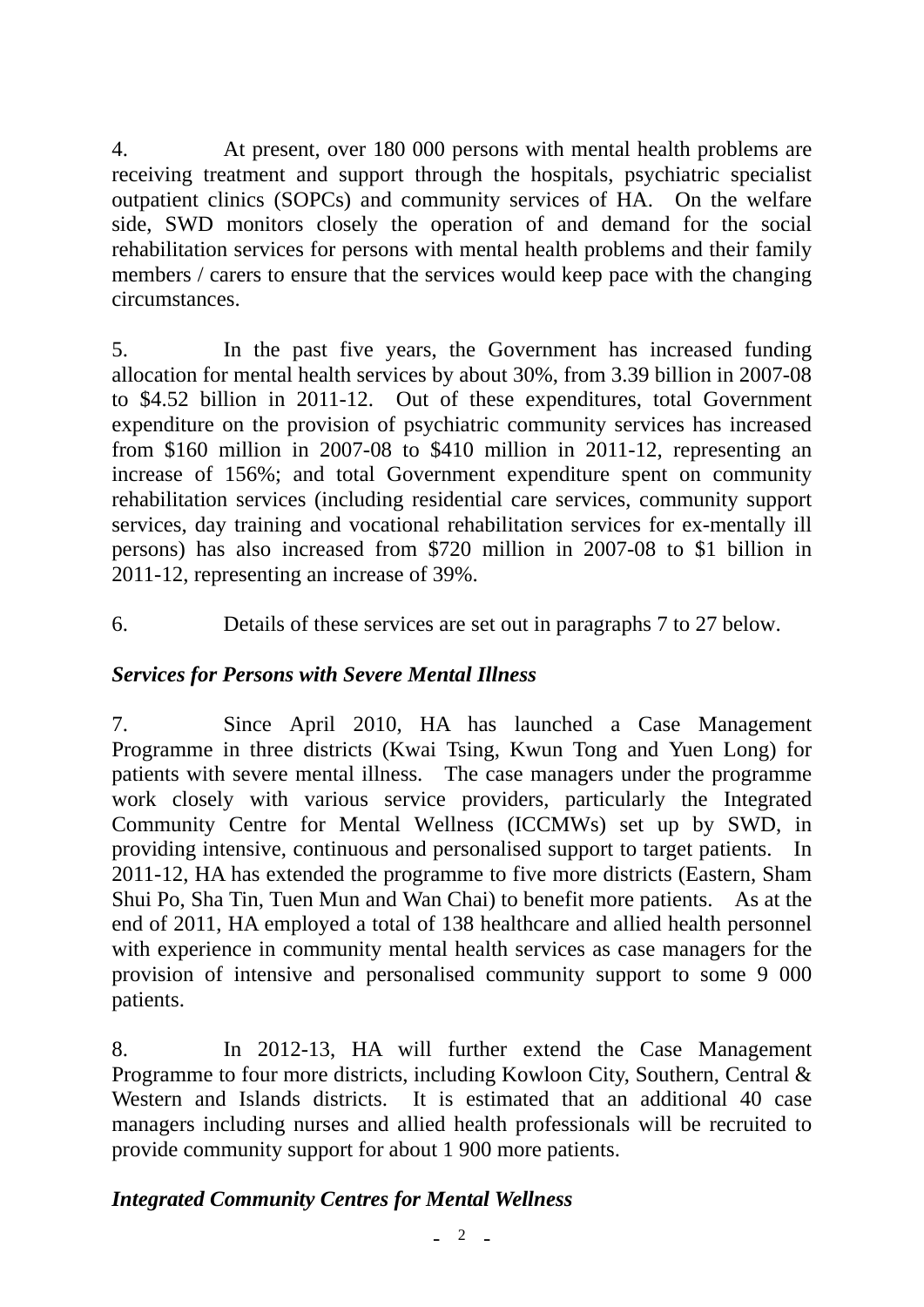9. Through consolidating existing resources and an additional provision, SWD allocated a total of \$135 million to revamp the mental health community support services and set up 24 ICCMWs across the territory in October 2010 to provide comprehensive, district-based and one-stop community support services ranging from prevention to risk management for discharged mental patients, persons with suspected mental health problems, their families / carers and residents living in the district.

10. During the period from the commencement of service in October 2010 to December 2011, the 24 ICCMWs had served about 16 400 ex-mentally ill persons and persons suspected to have mental health problems. In 2011-12 and 2012-13, the ICCMWs are allocated with additional provisions totalling \$48 million to strengthen their manpower with a view to providing comprehensive and accessible services for more persons in need, and dovetailing with the aforementioned Case Management Programme implemented by HA to provide support for persons with severe mental illness living in the community. The total amount of resources allocated for ICCMWs will be over \$180 million in 2012-13.

11. Currently, among the 24 ICCMWs, 15 have identified permanent accommodation. Six of them are operating in permanent accommodation; seven have secured suitable premises and are conducting relevant preparatory work, such as preparing for or carrying out fitting-out works; and two others have identified premises pending local consultation to be conducted later this year. We will continue to proactively identify suitable premises for the remaining nine ICCMWs. Pending the availability of permanent accommodation, the operators of these nine ICCMWs are using suitable premises of their organisations, local facilities, or renting suitable commercial premises as temporary service points. Up to now, SWD has already approved four applications for renting commercial premises in setting up temporary service points in Kowloon City, Tsuen Wan, Eastern and Mongkok.

## *Enhancement of Service Collaboration*

12. The effective operation of ICCMWs hinges upon close communication and collaboration among relevant stakeholders, including the medical and social welfare sectors. At the headquarters level, a Central Co-ordinating Group co-chaired by SWD and HA and comprising representatives of the medical and social welfare sectors was formed in early 2010 to monitor the implementation of ICCMW services and the Case Management Programme, and to review cross-sectoral collaboration amongst stakeholders on community mental health services. To enhance service collaboration at district level, District Task Groups on Community Mental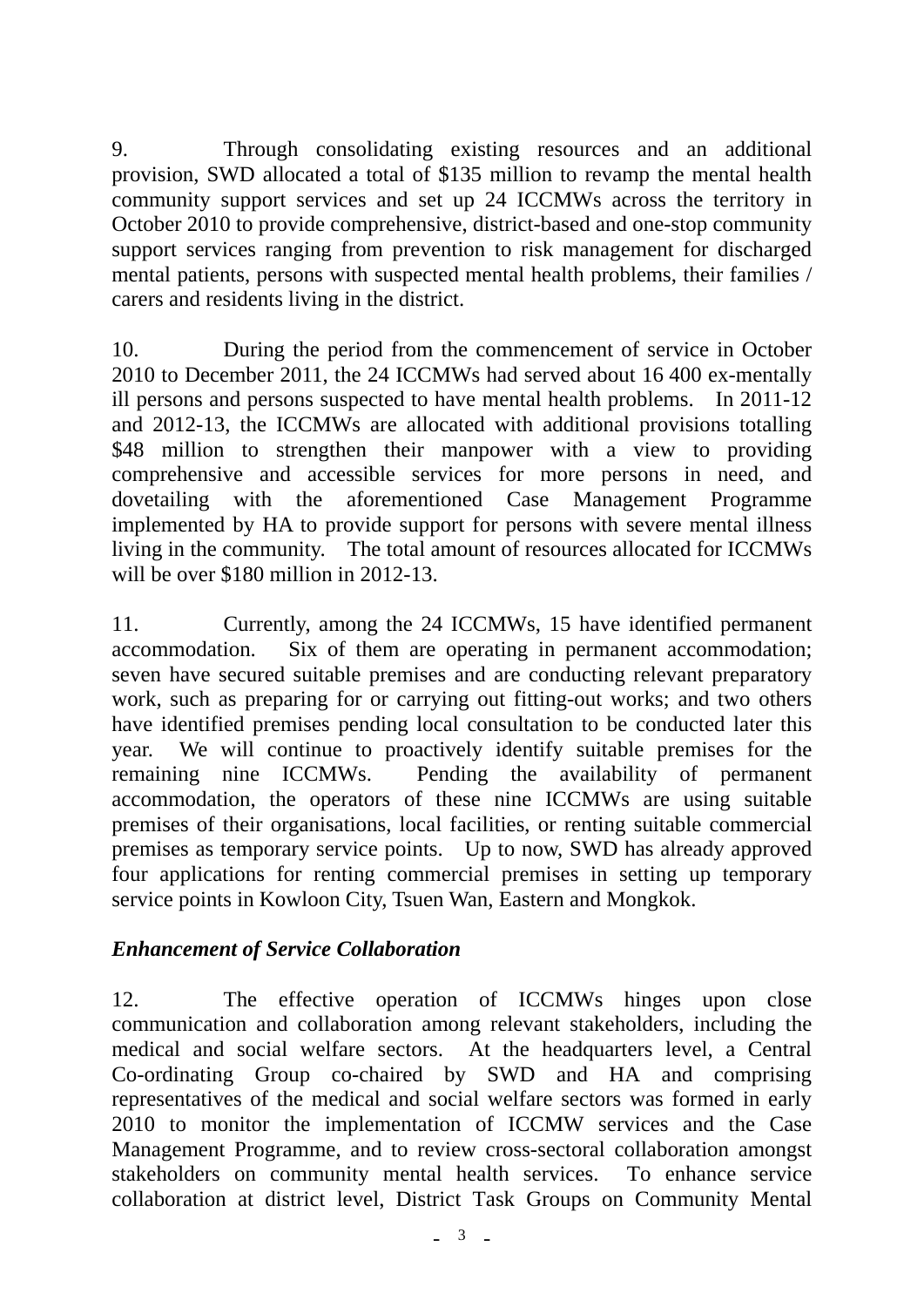Health Support Services (DTGs) were set up in 2010 across the territory to develop strategies and resolve operational issues in respective districts. These DTGs are co-chaired by the respective cluster representatives of psychiatric services of HA and District Social Welfare Officers of SWD, and comprise representatives of ICCMW operators and relevant government departments, such as Housing Department and the Police. In addition, to enhance the capability of case managers and ICCMW staff to serve mental patients and to strengthen cross-sectoral collaboration for service delivery, a Task Group comprising representatives of HA, SWD and ICCMW operators has been formed to organise structured training programmes for case managers and ICCMW service personnel. A series of induction seminars was conducted in February 2011, March 2011 and March 2012. Training programmes on topics such as clinical and social assessment, case sharing on crisis intervention etc. are organised at district level for different stakeholders as appropriate.

# *Outreach Services for High-risk Patients*

13. HA carries out community outreach intervention in response to referrals and incidents in the community. To strengthen its support for very high-risk patients and its capacity to provide rapid and prompt response to emergency referrals in the community, HA has set up Crisis Intervention Teams in all the seven clusters in 2011-12.

14. The Crisis Intervention Teams serve two functions. First, the teams will adopt a case management approach to support those patients with severe mental illness who are in the high-risk group. Second, they will provide rapid outreach service for patients requiring urgent attention under crisis situations. The target patients for intensive follow-up under a case management approach include psychiatric patients with propensity to violence or record of severe criminal violence, who are currently categorized in the "sub-target group" under the HA priority follow-up system.

15. At present, there are around 500 sub-target patients in HA and they are provided with follow up care by community psychiatric nurses and/or medical social workers. With the setting up of designated Crisis Intervention Teams, such patients will receive highly intensive, personalized and long-term care in the community by case managers. In tandem, SWD has strengthened the psychiatric medical social services for psychiatric patients and their families. From 2006-07 to 2011-12, SWD has provided 69 additional psychiatric medical social workers, representing an increase of 40%.

16. In 2011-12 (as at 31 December 2011), the HA has recruited a total of about 30 healthcare professionals to serve a total number of 1 000 patients. In 2012-13, HA will continue with this service provision through the Crisis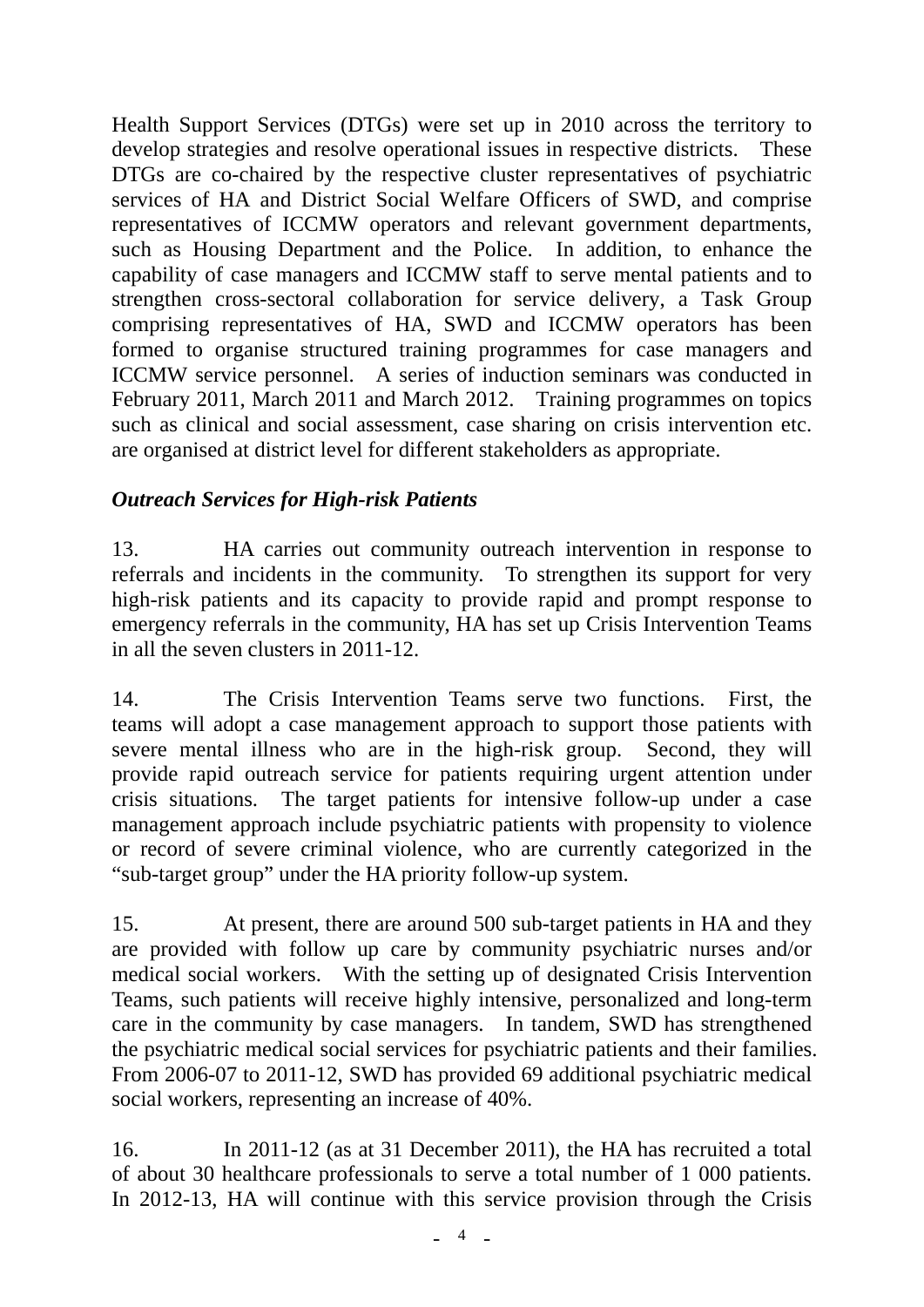### Intervention Teams.

## *Services for Persons with Mild Mental Illness*

17. An Integrated Mental Health Programme was launched in October 2010 at selected general out-patient clinics of five HA clusters (Hong Kong East, Hong Kong West, Kowloon East, Kowloon West and New Territories East clusters) to provide better support to patients in the primary care settings, covering a total of over 4 000 patients. Under the programme, patients with mild mental illness will be treated in the primary care settings by family medicine specialists and general practitioners working in multi-disciplinary teams. In 2011-12, this programme has been expanded to cover all HA clusters to provide service to patients with mild mental illness in the community, with the target of serving a total of around 7 000 patients each year. The expanded programme involves total manpower of around 20 doctors, nurses and allied health professionals working in multi-disciplinary teams. In 2012-13, HA will continue with this service provision in the primary care settings.

18. In 2010-11, HA set up Common Mental Disorder Clinics at the psychiatric SOPCs to enhance the assessment and consultation services for patients with common mental disorders. Psychiatrists will continue to provide support to family medicine specialists and general practitioners to facilitate the management of patients in primary care settings.

## *Services for Persons with Psychosis*

19. HA has implemented since 2001 the Early Assessment and Detection of Young Persons with Psychosis (EASY) Programme, which targets at young people aged between 15 and 25 with first episode psychosis. The specialized teams under the EASY programme offer one-stop, phase-specific and ongoing support for these target patients for the first two years of illness. The EASY programme has proved successful in early identification of persons with psychotic disorders and the provision of prompt treatment to prevent deterioration and unnecessary hospitalization. At present, there are about 2 000 new cases of early psychoses in all age groups in Hong Kong each year and about 700 cases involving young persons are covered by the EASY programme.

20. To enhance the early intervention for psychosis, HA has expanded the service target of the EASY programme to include adults and to extend the duration of intensive care to the first three critical years of illness in 2011-12. It is estimated that an addition of about 600 patients will be served each year. The expansion of the programme involved additional manpower of around 40 nurses and allied health professionals. In 2012-13, HA will continue with this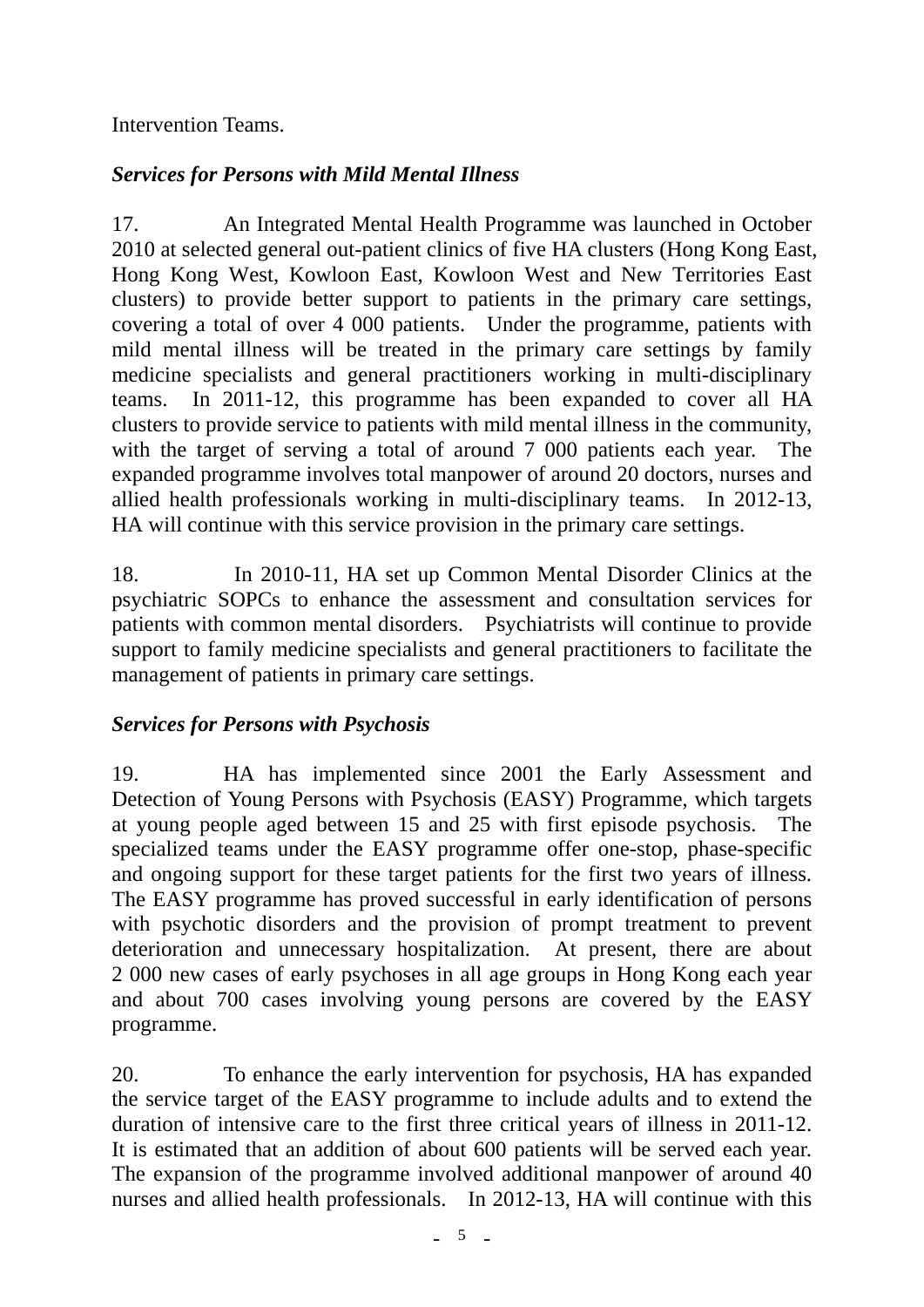service provision. To dovetail with HA's initiative, SWD has strengthened the provision of psychiatric medical social services for these patients and their families as mentioned in paragraph 15 above.

# *Outreach Services for the Elderly*

21. The psychogeriatric outreach service of HA provides consultation to elders in residential care homes for the elderly (RCHEs) with varying degrees of mental health problems, such as dementia, depression and chronic psychosis. The outreach service also provides training and support to carers and staff of RCHEs. In 2011-12, about 80 more RCHEs have been covered by HA's outreach service, involving additional manpower of around 14 doctors and nurses. The service currently covers around 110 subvented RCHEs and over 200 private RCHEs in the territory.

#### *Services for Children and Adolescents*

22. We attach great importance to providing adequate support to children suffering from autism and hyperactivity disorder to ensure that they receive appropriate care during their development. To this end, HA has expanded the professional team comprising healthcare professionals in various disciplines to provide early identification, assessment and treatment services for children suffering from these mental diseases. The professional team has shared their knowledge on management of these disorders with the parents and caregivers to enhance their understanding of the condition and treatment needs of these children. The initiative is expected to benefit an additional 3 000 children each year. In 2011-12, an additional manpower of around 48 doctors, nurses and allied health practitioners working in multi-disciplinary teams are involved. SWD has also provided five additional medical social workers under the welfare portfolio to dovetail with the service of the team. In 2012-13, HA will continue with this service provision through its inter-disciplinary professional team.

## **OTHER ENHANCEMENT MEASURES**

## *Psychiatric drugs*

23. We have taken measures over the years to increase the use of new psychiatric drugs with less disabling side effects. Apart from introducing new psychiatric drugs in its drug formulary for provision to patients at standard charges, HA has also revised the prescription guidelines to enable more mental patients to be treated with new psychiatric drugs. In 2011-12, HA has further expanded the provision of new drugs with proven efficacy, involving an additional expenditure of about \$40 million each year to benefit around 4 000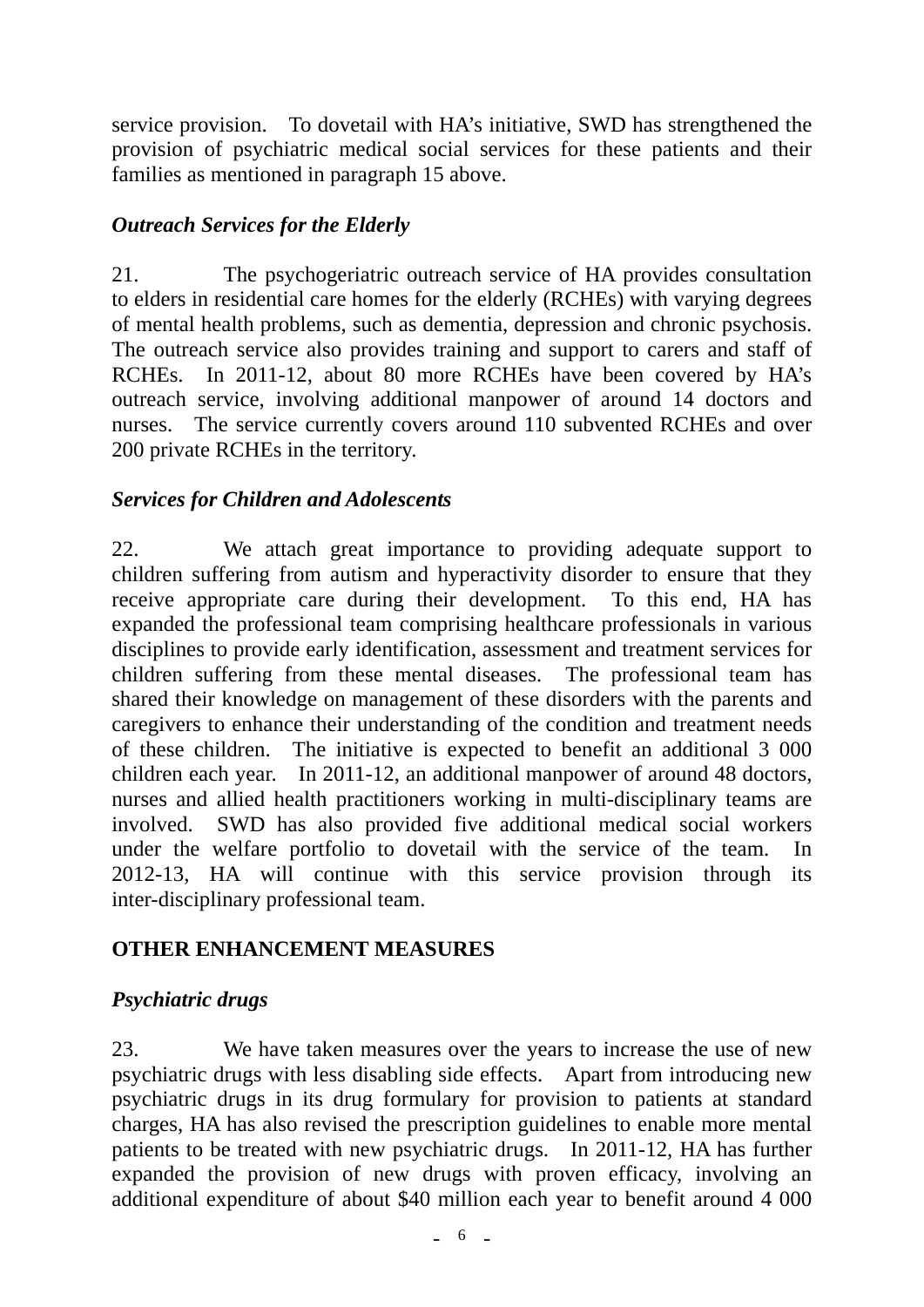patients under suitable clinical conditions. From 2008/09 to 2010/2011, the number of HA patients prescribed with new anti-psychotic drugs increased by about 40%. In 2012-13, HA will further expand the provision of new psychiatric drugs including newer anti-depression, anti-dementia drugs and drugs for hyperactive disorders. It is estimated that about 5500 patients will benefit. HA will continue to keep in view the development of new psychiatric drugs and review the use of the drugs through the established mechanism.

## *Mental Health Public Education*

24. The Government is committed to promoting mental health, including early intervention of mental health problems, amongst members of the public.

25. HA has launched the "Child and Adolescent Mental Health Community Support Project" to promote mental health among youngsters and their parents through the schools and community youth centres while the Department of Health (DH) has included mental health in its public health education programme. As at the end of December 2011, about 17 000 members of the public participated in 125 such public education activities organised by HA and about 166 000 participated in those by DH.

26. In tandem, LWB, in collaboration with more than 20 government departments, public organisations, NGOs and the media, has been organising annually the "Mental Health Month" since 1995, whereby territory-wide and district-based publicity campaigns, such as television and radio programmes, Announcements in the Public Interest, newspaper supplements and publicity programmes targeting residents in the community, are launched to promote public understanding on mental health and acceptance of persons recovering from mental illness. In addition, LWB has substantially increased the allocation for the relevant public education activities from around \$2 million to about \$13 million annually since 2009-10 to reinforce efforts in promoting the spirit and core values enshrined in the United Nations Convention on the Rights of Persons with Disabilities. Themes of these public education activities include promotion of mental health and full integration of persons recovering from mental illness into the community. In 2011-12, with sponsorship from LWB, 11 such public education campaigns were organised by NGOs and public organisations to promote the general awareness of mental health and community support for persons recovering from mental illness. A total of about 29 600 members of the public participated in the promotion activities of the Mental Health Month and the aforementioned publicity campaigns in 2011-12.

27. Furthermore, ICCMWs will continue to organise public education activities in their serving districts to enhance community understanding of